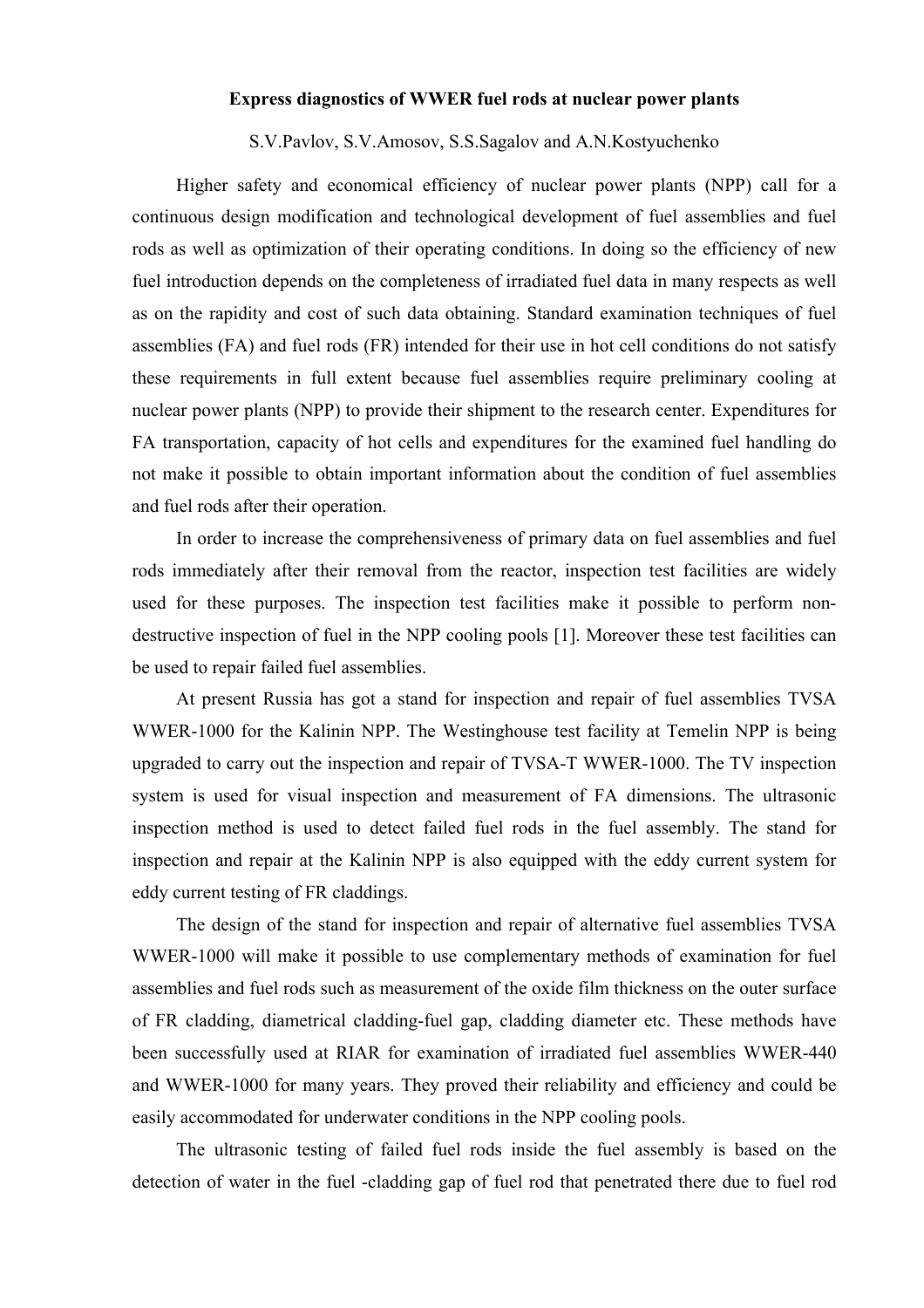failure [2, 3]. Ultrasonic waves are generated with the detector in the cladding of fuel rod from the upper end plug. These waves propagate over the cladding up to the lower end plug of fuel rod, reflect and are detected with the same detector as soon as they have passed from the bottom upwards in the cladding (Fig.1a). In doing so the corresponding signal is found on the oscillogram (Fig.1b).



Fig. 1. Ultrasonic testing of failed fuel rods: 1 – schematic representation of fuel rod and fuel rod being tested; 2 – oscillogram of failed fuel rod; 3 – oscillogram of fight fuel rod.

When the water is present under the cladding of fuel rod, the wave energy is dissipated in larger quantity as compared with the fight fuel rod and as a result of this the amplitude of sensed signal decreases. Usually the signal can not be seen on the oscilllogram because its amplitude is lower than the noise level (Fig.1c).

The sensitivity of this method can be represented as a relationship between the amplitude of sensed signal for the fight fuel rod  $A<sub>I</sub>$  and amplitude of signal for failed fuel rod **АF**. As one can see in paper [3], the amplitude relation can be presented in the following way:

$$
A_I/A_F = \text{const} \, \exp[\text{V}/\overline{\text{S}}(z)],\tag{1}
$$

where:  $V$  – volume of water in the cladding-fuel gap;

 $\overline{S}(z)$  – average area of the cladding-fuel gap for the segment of fuel rod filled with water.

The sensitivity of this method can be described with two cofactors (1). The first cofactor depends on the parameters of ultrasonic waves or to be more exact it depends on the wave attenuation factor. Wave attenuation happens due to the energy radiation in the environment surrounding the fuel rod cladding. The second exponential cofactor depends on the parameters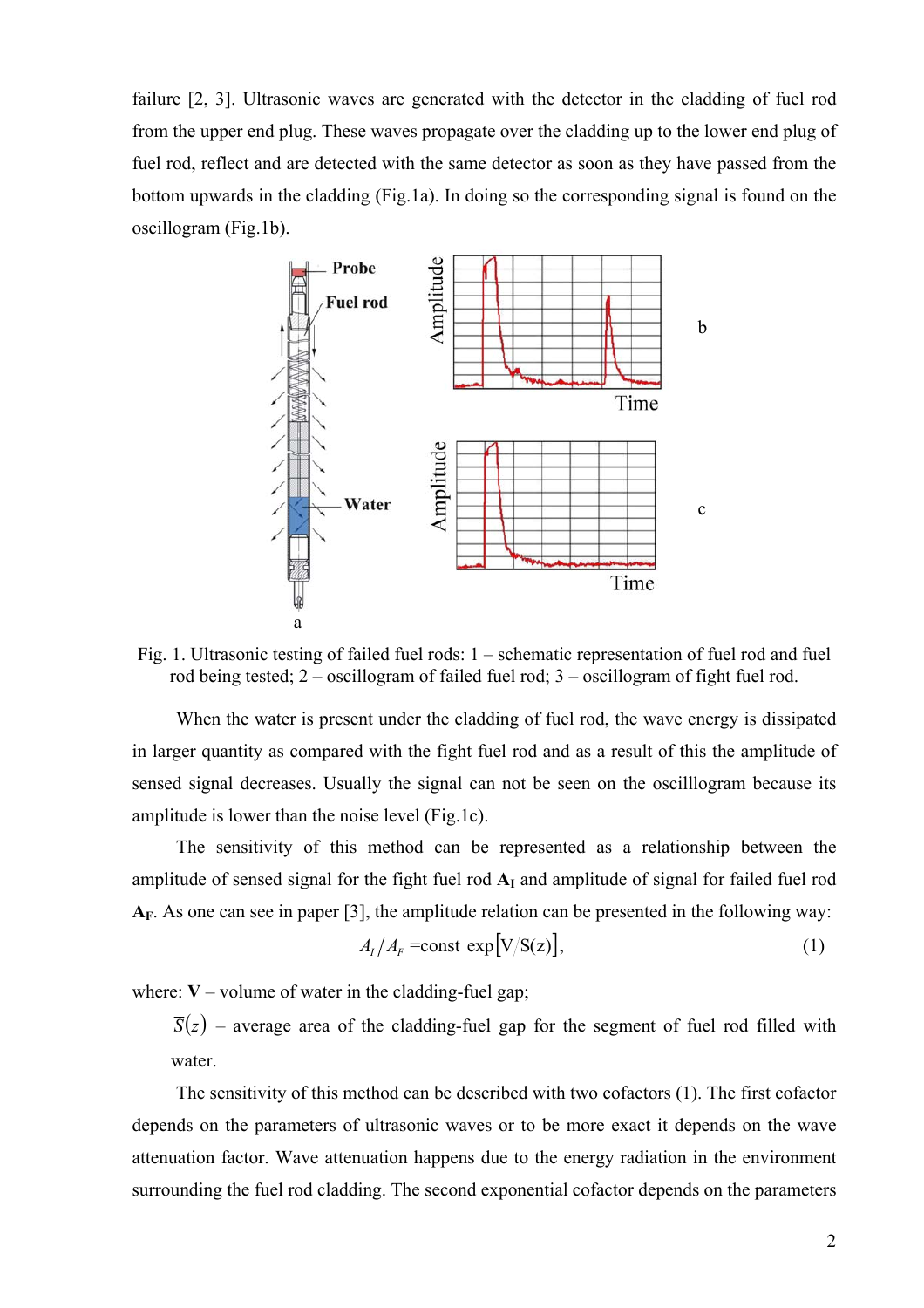of failed fuel rod i.e. the quantity of water in the fuel -cladding gap and this gap size.

Two conditions must be met to provide a reliable detection of failed fuel rods. The first condition resides in the fact that the sensed signal must be several times higher than the noise level of electronics for fight fuel rods. The second condition resides in the fact that the sensitivity of method must be as high as possible but all other things being equal **V=const**,  $\overline{S}(z)$ =const. These conditions were used as a basis to choose the optimal parameters of method for the WWER fuel rods. Fig.2 demonstrates empirical relation of  $A_F/A_I$  and water content under the cladding of dummy fuel rods WWER-1000 with the diametrical claddingfuel gap of ∼220 µm that corresponds to the initial gap in the non-irradiated WWER fuel rods. The results of these experiments are well described with the exponential relation:

$$
A_F / A_I = \exp[-17.5 V].
$$
 (2)

The exponential relation (2) agrees with the theoretic function (1) and this proves the validity of the physical model.



Fig. 2. Amplitude of the sensed signal against the water volume in the fuel –cladding gap of the dummy defect VVER FR

Eight leaking fuel assemblies VVER-440 and WWER-1000 with a burnup of 13.8 up to 37.5 MW⋅day/kgU were used to check this method. These fuel assemblies were examined at RIAR. The results of check proved a high reliability degree of this method within the specified range. All failed fuel rods were correctly identified.

There is a possible reason that can limit the use of this method. The reason resides in a tight fuel –cladding contact in fuel rods. It is well known that the tight fuel –cladding contact in the WWER-440 and WWER-1000 fuel rods begins at burnups of 40÷45MW⋅day/kgU. That is why it will be necessary to check the efficiency of this method with the use of the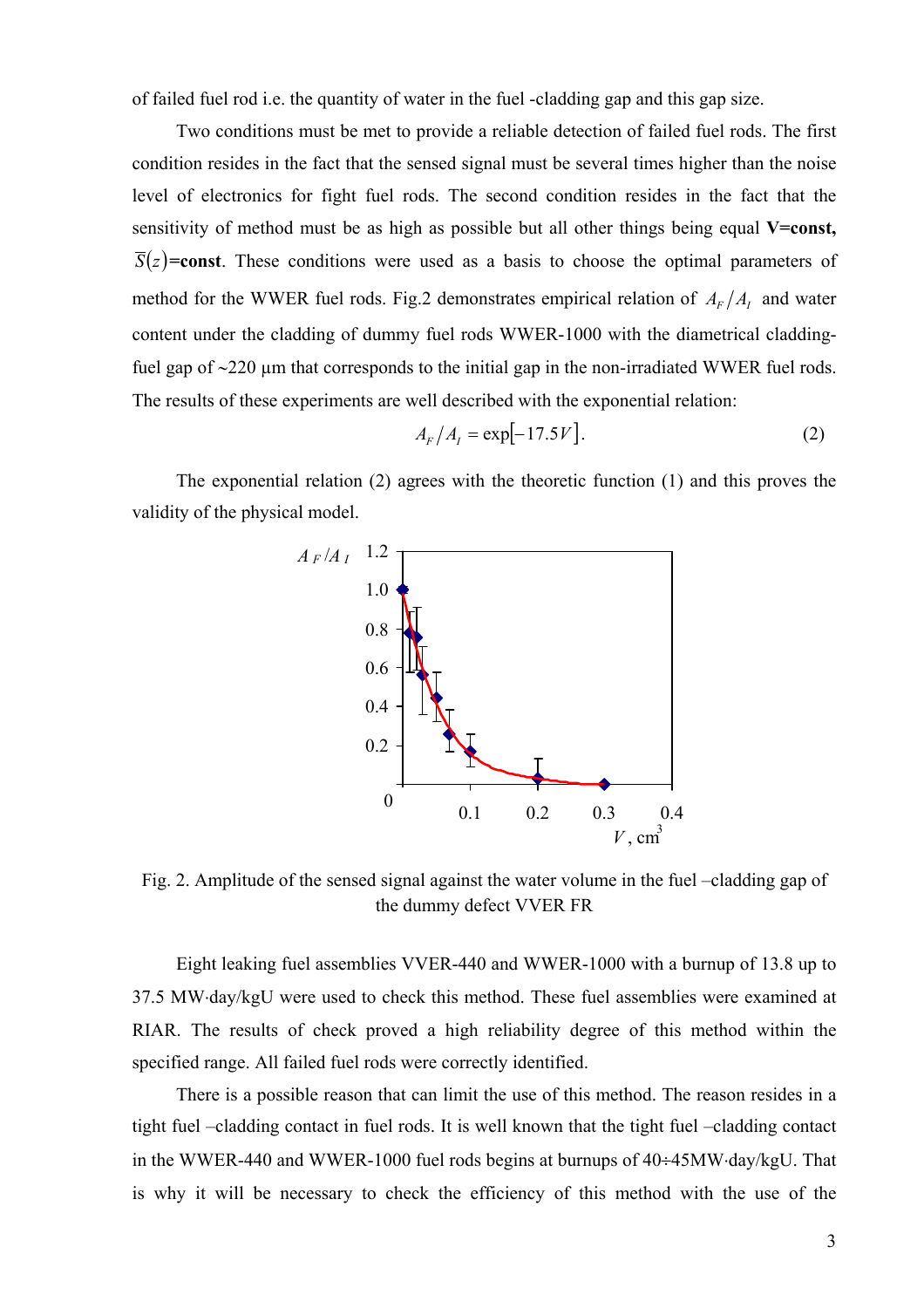WWER fuel assembly with burnups of ∼40 MW⋅day/kgU and higher in order to determine the scope of its applicability.

A special manipulator with 52 probes (Fig.3) was developed and tested to detect failed fuel rods in the TVSA WWER-1000.



Fig.3. Sketch of the manipulator (a) and appearance of the lower part of the manipulator (b): 1-rod; 2-frame; 3-spring; 4-ultrasonic probes; 5-guiding pins.

The manipulator is positioned at the upper part of TVSA as soon as the head piece has been removed. All the fuel rods of TVSA are tested by moving the manipulator six times and by turning it through an angle of 60° relative to the vertical axis. The probes are spring-loaded and can be moved in the vertical direction according to the length and difference in height of fuel rods in the TVSA. The fifty two probes are scanned in the automatic and manual modes.



Fig.4. The main window of computer program

The software enables the automatic rejection of fuel rods whose signal amplitudes are lower as compared with the predetermined value, marking these fuel rods on the TVSA schematic view and logging the results of testing. Fig.4 shows the main window of computer program as an example.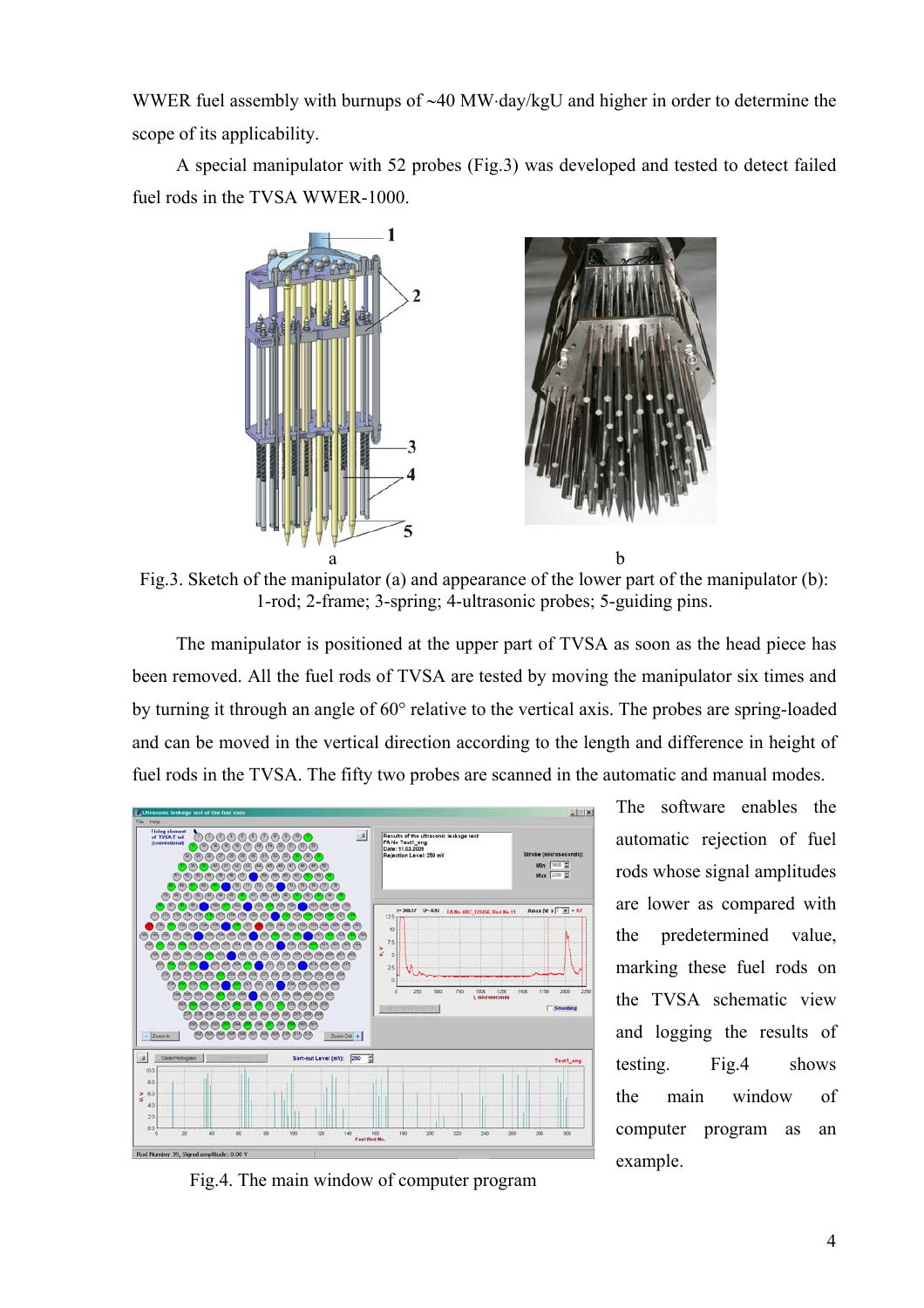

Fig.5. Positional of the eddy current probe and fuel rod under examination: 1-eddy current probe body; 2-measuring coil; 3-container for fuel rod; 4-fuel rod.

A pulsed eddy current testing [4] was used to reveal the defects in the cladding of fuel rods. The fuel rod withdrawn from the bundle is placed into the container with a special tool. There is an eddy current probe at the upper part (Fig.5). It is coaxial in shape. The fuel rod is pulled upward across the eddy current probe and in doing so, the fuel rod cladding defectoscopy (defect detection) is performed.

The sensing coil of the probe comprises the inductive transmitting coil and two measuring induction coils. This method is based on the analysis of interaction between the external electromagnetic field with the electromagnetic field of eddy currents which are induced with the

inductive transmitting coil in the electroconductive cladding of fuel rod due to the current impulse penetration.

Fig.6 demonstrates the eddy current probe signals from the artificially applied defects in the non-irradiated WWER FR cladding. The table given below describes the types and dimensions of these artificially applied defects in the cladding.

These defects are identified (external defect, internal defect and thorough defect) based on the hodograph shape, its amplitude, and angular displacement. As one can see in Fig.6, a thorough hole 0.4 mm in diameter is detected with confidence by the eddy-current detector but a special adjustment of the eddy-current detector for through defects makes it possible to detect thorough defects to be 0.25 mm in diameter.



Fig.6. Diagram of the eddy-current probe signals from the artificially applied defects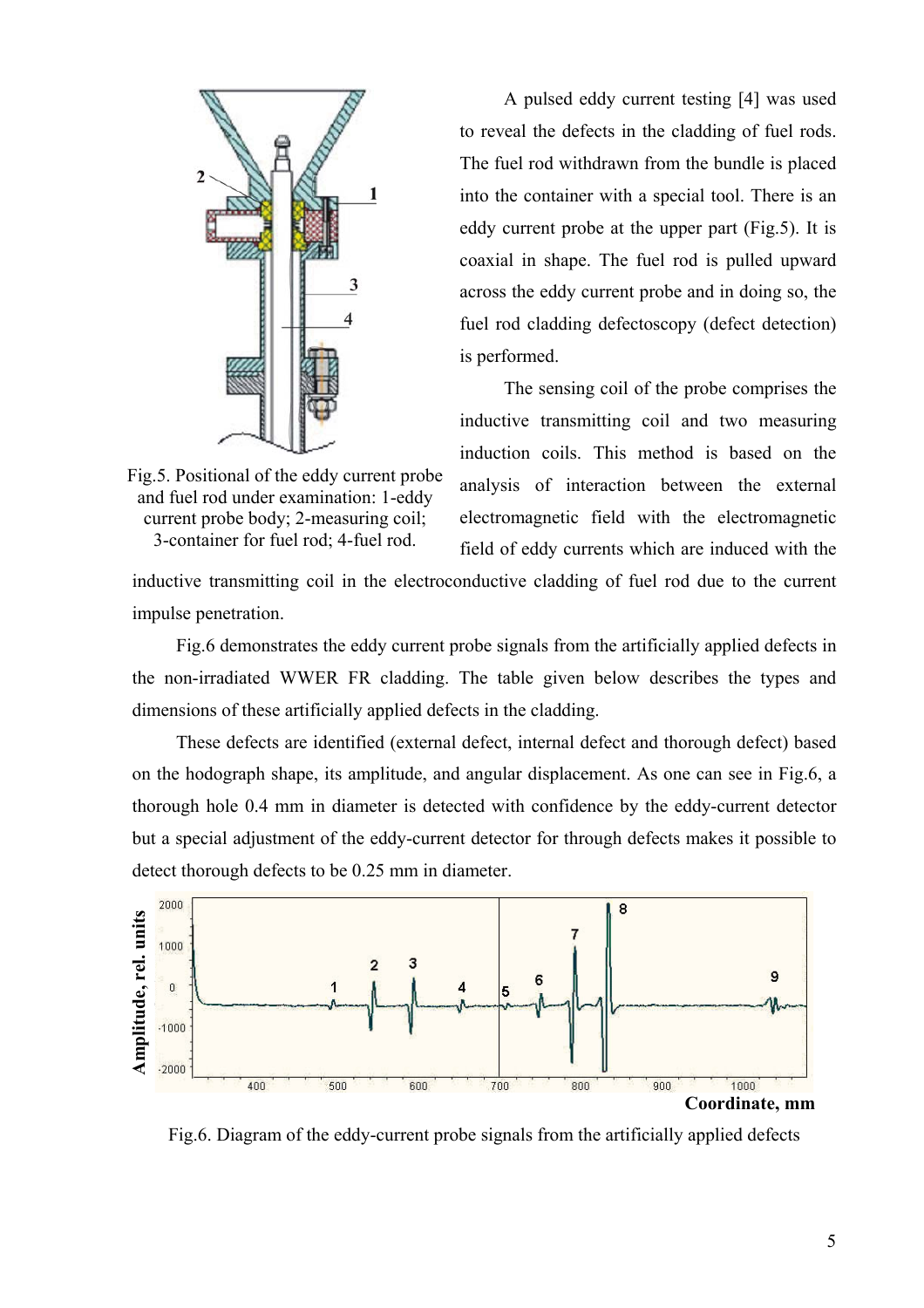| Defect No. | Defect description and its nominal dimensions        |
|------------|------------------------------------------------------|
|            | External blind hole, 0.7 mm in diameter, 0.3 mm deep |
| 2          | External circular mark, 0.06 mm deep, 0.08 mm wide   |
| 3          | External circular mark, 0.10 mm deep, 0.14 mm wide   |
| 4          | External blind hole, 0.7 mm in diameter, 0.5 mm deep |
| 5          | Through hole, 0.4 mm in diameter                     |
| 6          | Through hole, 0.8 mm in diameter                     |
| 7          | Through hole, 1.5 mm in diameter                     |
| 8          | Through hole, 2.5 mm in diameter                     |
| 9          | Internal circular mark, 0.20 mm deep, 0.25 mm wide   |

Characterization of the artificially applied defects

By way of illustration Fig.7a demonstrates the results of defectoscopy for the WWER-1000 FR with the part-thorough debris-defect in the cladding. The defect was applied artificially in the form of crescent (Fig.7 b, c) and measured  $\sim$ 5.0x0.2 mm and  $\sim$ 0.57 mm deep. The signal magnitude produced by the defect is dozens of times higher as compared with the noise level (Fig.7a) and this clearly points to the fact that the sensitivity of method is high. This method of testing makes it possible to detect the secondary defects such as hydride precipitates in the cladding wall along with the primary thorough defect in the cladding of defect fuel rods



Fig.7. Results of the eddy-current defectoscopy of the FR cladding (a), outer appearance (b) and cross-section of the cladding with the part-through debris-defect: 1-signal of the debrisdefect.

Fig.8a demonstrates an eddy-current diagram of the defect WWER-1000 fuel rod. There is a through debris-defect of the cladding in its lower part (Fig.8b). As for the upper part, there are clusters of the "sunburst"-type hydrides on the cladding wall (Fig.8c).

Except for the detection of defects in the cladding of fuel rods, the defectoscopy by means of the pulsed eddy-current method makes it possible to reveal local changes in the cladding diameter.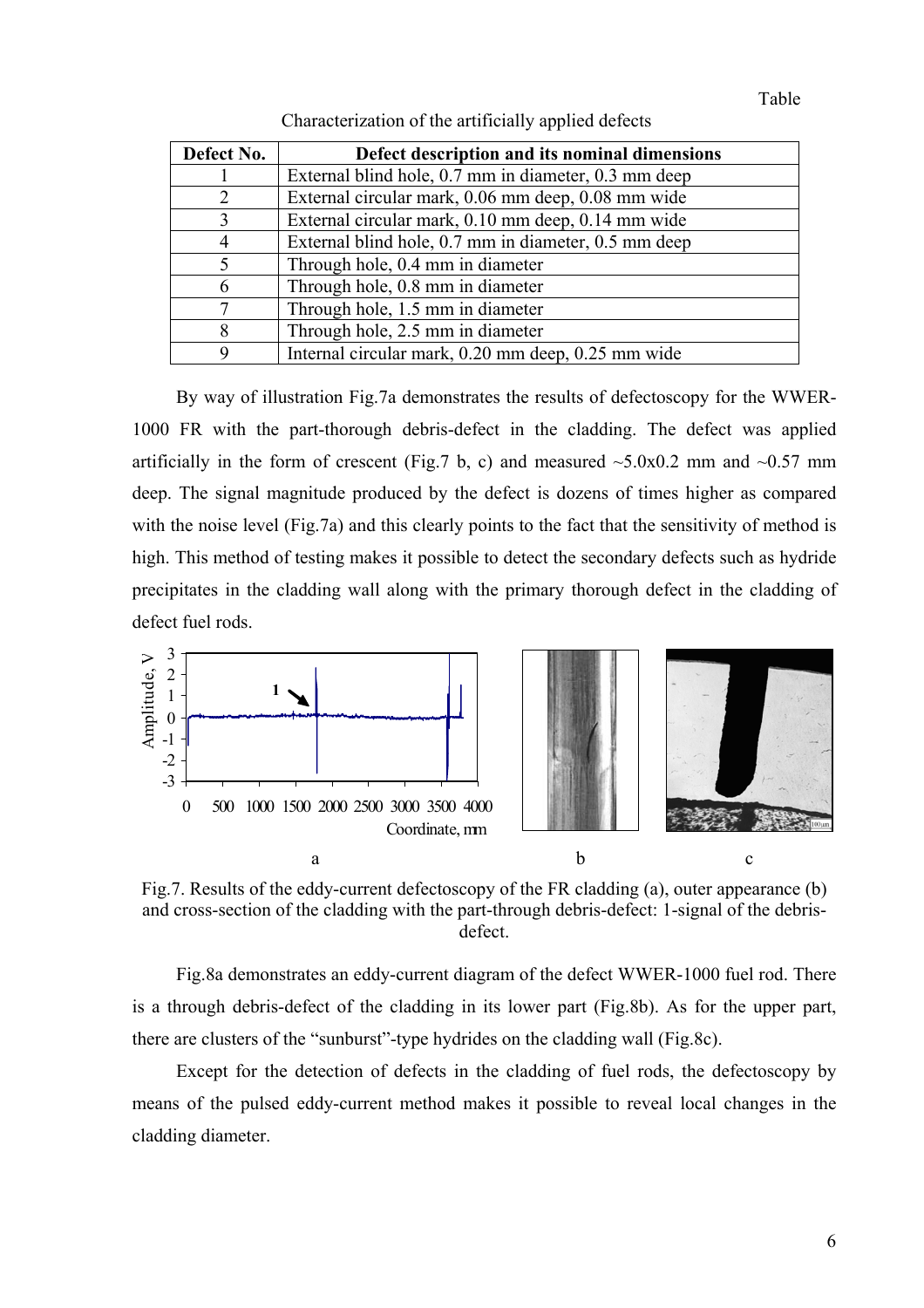

Fig.8. Results of eddy-current defectoscopy of the defect fuel rod: a-eddy-current diagram; b-appearance of the debris-defect; c-cladding microstructure in the region of the secondary defects; 1-signal of the debris-defect; 2-signals of the secondary internal defects.

The diameter of fuel rod cladding decreases under operation in the reactor due to thermal creep but the diameter of fuel pellets increases due to swelling. As soon as the fuel rod has achieved a specific fuel burnup, the diametrical fuel-to-cladding gap disappears. In



Fig.9. Formation of goffers: 1 cladding; 2- fuel pellet; 3-goffers.

doing so, fuel continues swelling and as a result the cladding undergoes the plastic strain and its diameter increases that is so-called reverse strain of the cladding.

The pellet-cladding interaction results in the local decrease of diameter that is so-called "goffering" (Fig.9) of the cladding at the places of

pellet junctions. By way of illustration Fig.10 demonstrates the results of measurement by profilometry and defectoscopy by means of eddy-current method for the WWER-1000 FR cladding with a burnup of ~55 MW⋅day/kgU. As may be well seen from the profilogram (profile diagram), there is a reverse strain of the cladding in the center of fuel rod (Fig.10a). In this case the signals with the time interval equal to the fuel pellet length can be well seen on the eddy-current diagram.



Fig.10. Results of diameter measurement (a) and defectoscopy by means of eddy-current method (b) of the WWER -1000 FR with a burnup of 55 MW⋅day/kgU: 1-signal of the plug; 2-signals of the fixing mechanism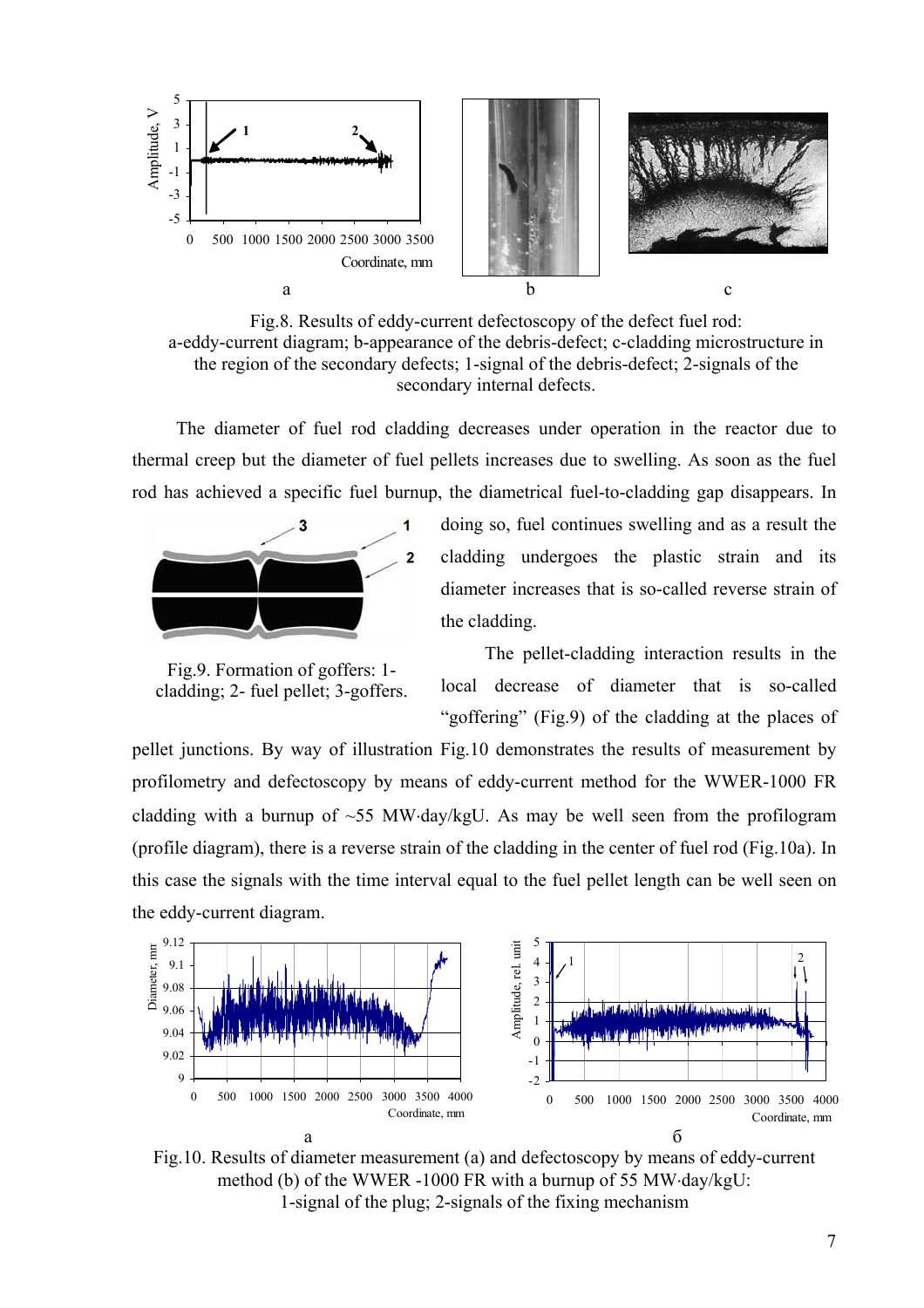As the burnup increases, the goffers increase in size also and the magnitude of the eddycurrent signals produced by the gofferes increases respectively (Fig.11).



Fig.11. Magnitude of the eddy-curent signal against fuel burnup

In doing so, the analysis of the results of the eddy-current testing of claddings makes it possible to determine the time of the tight cladding-fuel contact as well as to estimate the degree of cladding-fuel interaction. The eddy-current testing has been used at RIAR as an express testing method of cladding integrity for many years. It is used during the

post-irradiation examinations of spent fuel assemblies WWER-440 and WWER-1000. This testing method was used for examination of 47 spent WWER fuel assemblies in total. But there were 16 failed spent fuel assemblies among them.

To determine the value of diametrical cladding-fuel gap for the WWER fuel rods, a non-destructive testing method was developed and has been successfully used at RIAR. This method is based on the local compression of the cladding till it comes in contact with the fuel column that is followed by the analysis of "force"-"cladding deformation" diagram [5, 6].



Fig.12. Scheme of diametrical gap measuring equipment: 1-fuel rod; 2-loading pin; 3-load sensor; 4-displacement transducer; 5-bellows; 6-charge amplifier; 7-amplifier; 8-analog-todigital converter.

Fig.12 demonstrates the scheme of this facility. The fuel rod under examination is placed between the loading pin of 20 mm diameter and piezoelectric load sensor. A pneumatic system is used to apply a load to the fuel rod cladding with the help of loading pin. The loading pin displacement is measured with the electromagnetic sensor. The maximum force to be applied to the cladding should be 1200 N and below.

Fig.13 demonstrates a typical diagram "force"-"cladding deformation" under loading conditions ("forward trend", pointers are upward) and removal of load ("reverse trend", pointers are downward) of the WWER fuel rod. As for the forward trend, the load curve (at zero value of the diametrical gap) has a linear range of 0-1 that corresponds to the elastic deformation of the cladding until one of its sides comes in contact with the fuel. The length of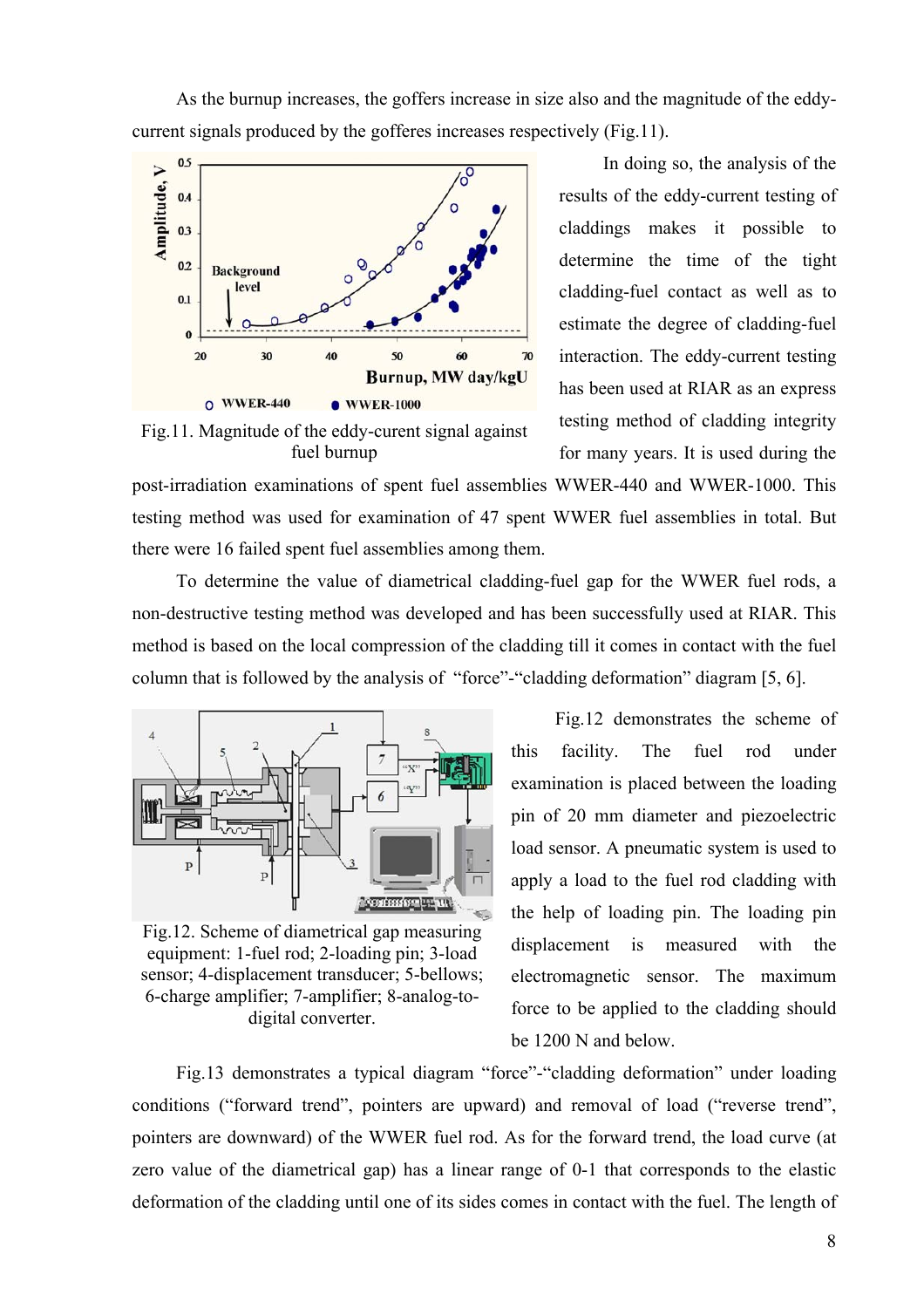this region depends on the position of fuel column relative to the cladding and it can vary significantly at the same value of the diametrical gap.



A nonlinear relation between the cladding deformation and loading force in the range of 1-2 can be explained as the beginning of deformation of the cladding wall material, centering of fuel pellets, and possible displacement of their fragments. The relationship between the deformation and loading approaches to the linear one and corresponds to the combined deformation of the cladding walls and pellets that are in a tight contact with them within a range of 2-3 above

the transition interval.

Since the displacement of pellets and their fragments seems to be inelastic, the abovementioned linear ranges are more pronounced (ranges 3-4 and 5-0) with regard to the reverse trend of the load curve and the length of transition interval between them (range 4-5) decreases as compared with the forward trend. That is why the diametrical gap is estimated by the reverse trend based on the projection of linear range 5-0 of the load curve into the horizontal axis (Fig. 13).

Due to the fact that the cladding of fuel rod is deformed in a 20 mm long region (the loading pin diameter), it is impossible to refer the gap being measured to any other gap that has been measured with the use of standard technique such as optical metallographic examination of the metallographic cross-section that is cut out from the same region of fuel rod.



Fig.14. Schematic representation of the longitudinal section (a) and cross-section (b) of fuel rod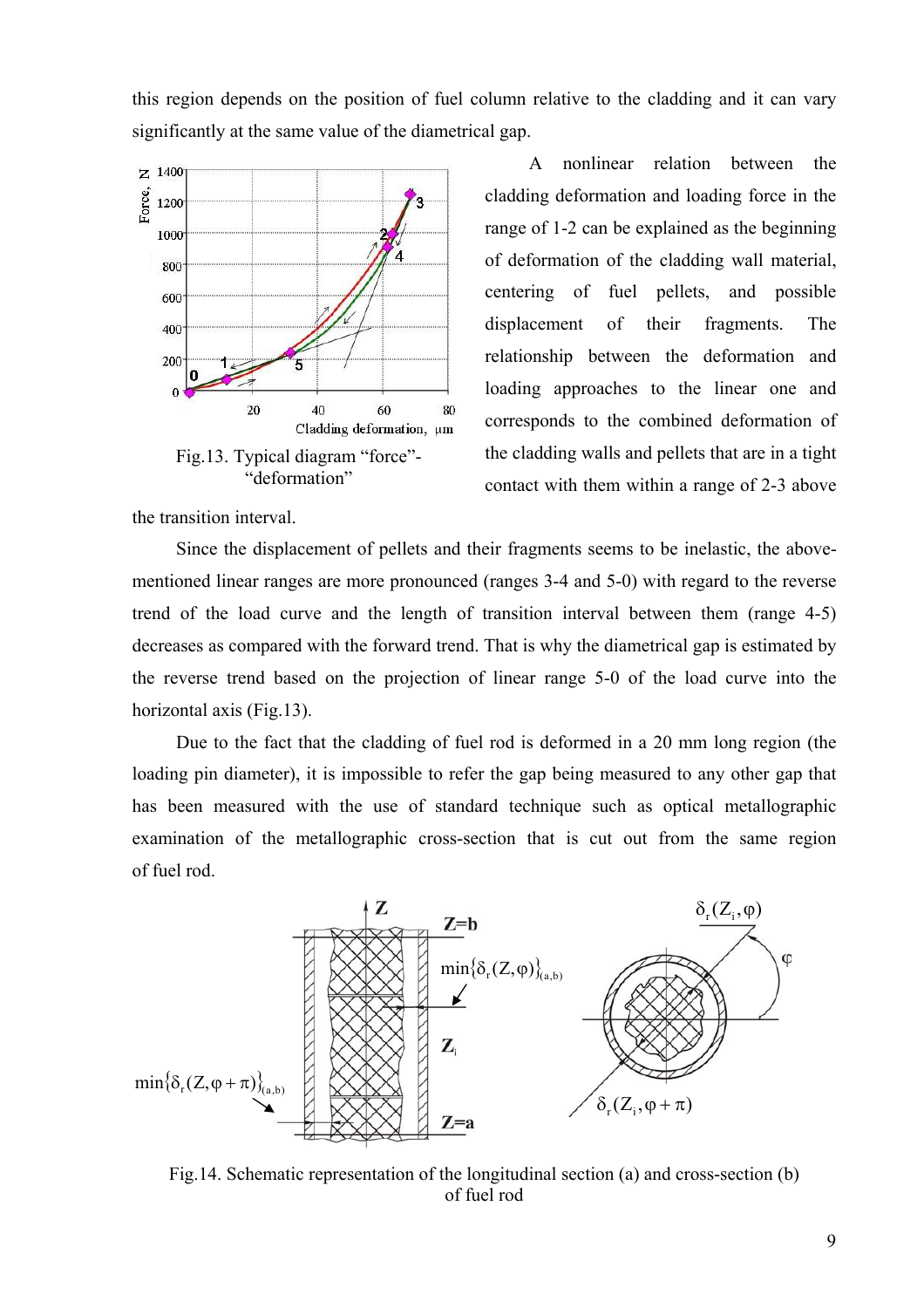The longitudinal section and cross-section of fuel rod are represented schematically in Fig.14. Let us assume that the cladding is deformed in the region of length (а, b). We assume that the fuel pellets are not fragmented and immovable relative to each other and relative to the cladding but the radial fuel-cladding gaps disappear under deformation.

Then diametrical gap  $\delta_{ND}(\varphi_i)_{(a,b)}$  that is produced non-destructively within the cladding region (a, b) and in the direction of azimuth coordinate  $\varphi_i$  is determined as a sum of minimal radial gaps in the same region with azimuth coordinates  $\varphi_i$  and  $\varphi_i+\pi$ .

$$
\delta_{ND}(\varphi_{i})_{(a,b)} = \min \{ \delta_{r}(Z_{i}, \varphi_{i}) \}_{(a,b)} + \min \{ \delta_{r}(Z_{i}, \varphi_{i} + \pi) \}_{(a,b)},
$$
(3)

where  $\delta_r(Z_i, \varphi_i)$ ;  $\delta_r(Z_i, \varphi_i + \pi)$  - radial gaps at the cross-section with coordinate  $Z_i$  and with azimuth coordinate  $\varphi_i$ , a $\leq Z_i \leq b$ .

Diametrical gap  $\delta_{MG}(Z_i, \varphi_i)$  for any metallographic cross-section with coordinate  $Z_i$  is found in the following way for azimuth coordinate  $\varphi$ <sup>1</sup>:

$$
\delta_{\text{MG}}(Z_i, \varphi_i) = \delta_r(Z_i, \varphi_i) + \delta_r(Z_i, \varphi_i + \pi) \,. \tag{4}
$$

So when the metallographic examinations are performed, the diametrical gap is determined as a sum of radial gaps which are in the plane of FR cross section.

As for the non-destructive examinations, the diametrical gap is determined as a sum of the minimal radial gaps which can be present at different heights within FR region (a, b).

Formulas (3) and (4) allow for the comparative appraisal of results obtained with the use of non-destructive method and optical metallography.

Diametrical gap  $\delta_{ND}(\varphi_i)_{(a,b)}$  measured non-destructively for any arbitrary azimuth coordinate  $\varphi_i$  should not be higher than the minimum value of the gap calculated for the same coordinate  $\varphi_i$  and for all the possible cross-sections within the region  $(a, b)$ :

$$
\delta_{\text{ND}}(\varphi_i)_{(a,b)} \leq \min \{ \delta_r(Z_i, \varphi_i) + \delta_r(Z_i, \varphi_i + \pi) \}_{(a,b)}.
$$
 (5)

As it logically follows from inequation (5):

$$
\min \left\{ \delta_{\rm r}(Z_{\rm i},\varphi_{\rm i}) + \delta_{\rm r}(Z_{\rm i},\varphi_{\rm i} + \pi) \right\}_{\rm (a,b)} \leq \delta_{\rm MG}(Z_{\rm i},\varphi_{\rm i}) \leq \delta_{\rm MG}(Z_{\rm i},\varphi_{\rm i})_{\rm (a,b)}^{\rm max},\tag{6}
$$

where  $\delta_{\text{MG}}(Z_i, \varphi_i)$  is the diametrical gap measured at the metallographic cross-section with arbitrary coordinate  $Z_i$  and coordinate  $\varphi_i$ ;

 $\delta_{\text{MG}}(Z_{i}, \varphi_{i})_{\text{max}}^{\text{max}} = \max \{ \delta_{\text{MG}}(Z_{i}, \varphi_{i}) \}_{\text{max}}^{\text{max}}$ .

So the gap value determined non-destructively for FR region (a, b) and in azimuth direction  $\varphi_i$  can not be higher than the maximum gap value determined with the help of optical metallography for any metallographic cross-section cut out from this region for all the possible values  $\varphi_i$ :  $0 \leq \varphi_i \leq \pi$ .

In doing so the non-destructive method provides the integral characteristic of the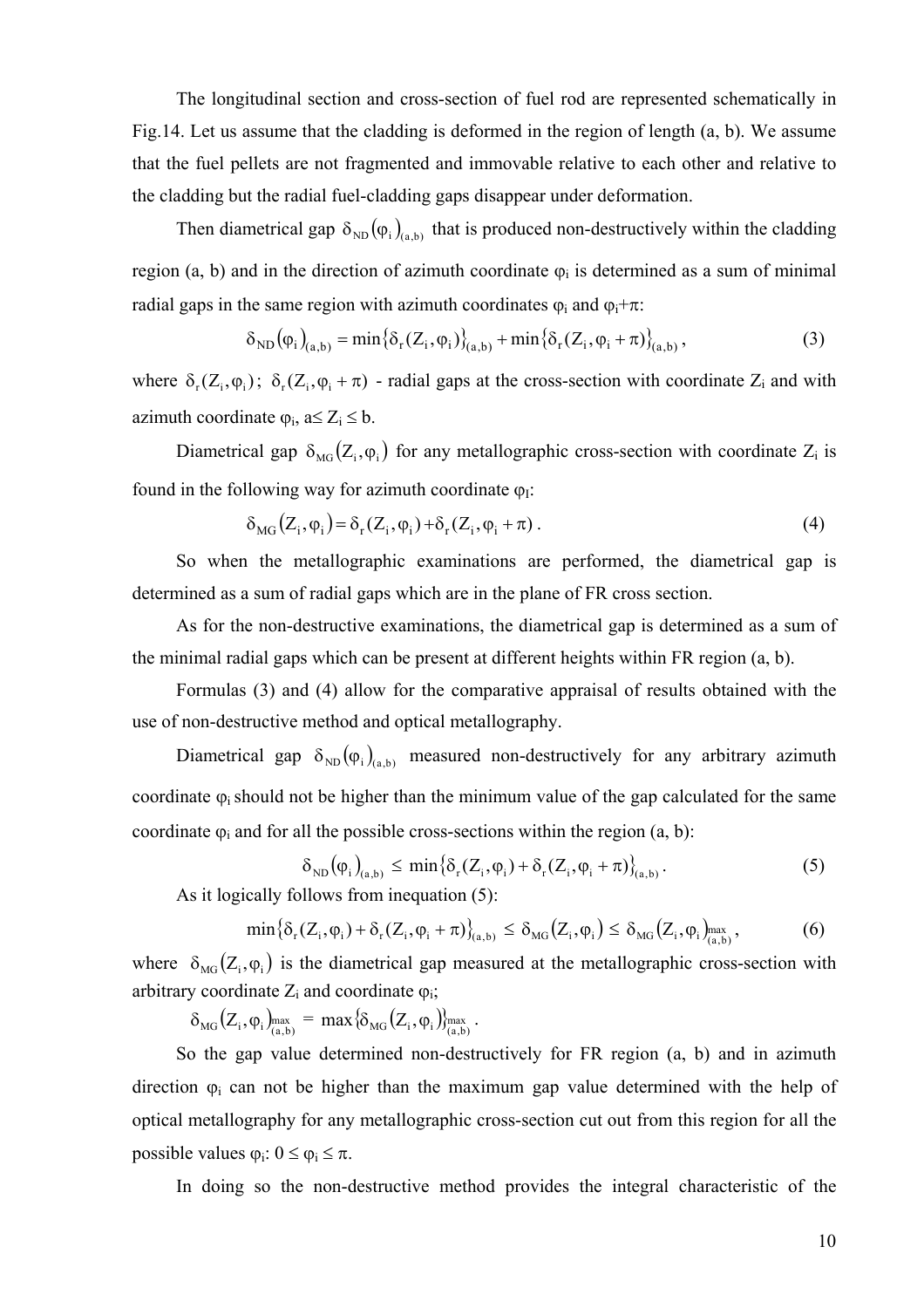diametrical gap for FR length  $(a, b)$  in azimuth direction  $\varphi$ . This characteristic can be considered as an estimation of the minimal gap value at any cross-section of this FR region with the same azimuth coordinate.

The results of non-destructive testing and optical metallography were compared for 15 fragments of the WWER-1000 fuel rods with a burnup of 20 up to 50 MW⋅day/kgU. One metallographic section was cut out from each fragment to measure the minimal, average and maximum diametrical gaps. The diametrical gap was estimated non-destructively in one direction and the results of measurements were not related to the azimuth coordinate.

Fig. 15 demonstrates the comparison of data obtained with help of two methods.



Fig.15. Comparison between the non-destructive measurement results ( $\delta_{ND}$ ) and: a - maximum ( $\delta_{MG}$ ); b - average ( $\delta_{MG}$ ); c - minimum ( $\delta_{MG}$ ) values of gap determined for the FR metallographic sections

The maximal values of diametrical gap measured for the metallographic sections are above the line of equal values measured non-destructively (Fig.15a). This fact proves the validity of inequation (6).

Referring to Fig.15, the diametrical gap values estimated non-destructively are in the best agreement with the minimal values of gaps obtained for the metallographic sections (Fig.15c).

A great number of examined fuel rods prove the validity of gap estimation with the help non-destructive testing. Fig.16 shows the averaged gap values obtained with the use of nondestructive method against fuel burnup. These data are in a good agreement with the results of metallographic examination for the metallographic cross-sections, which are obtained within the same range.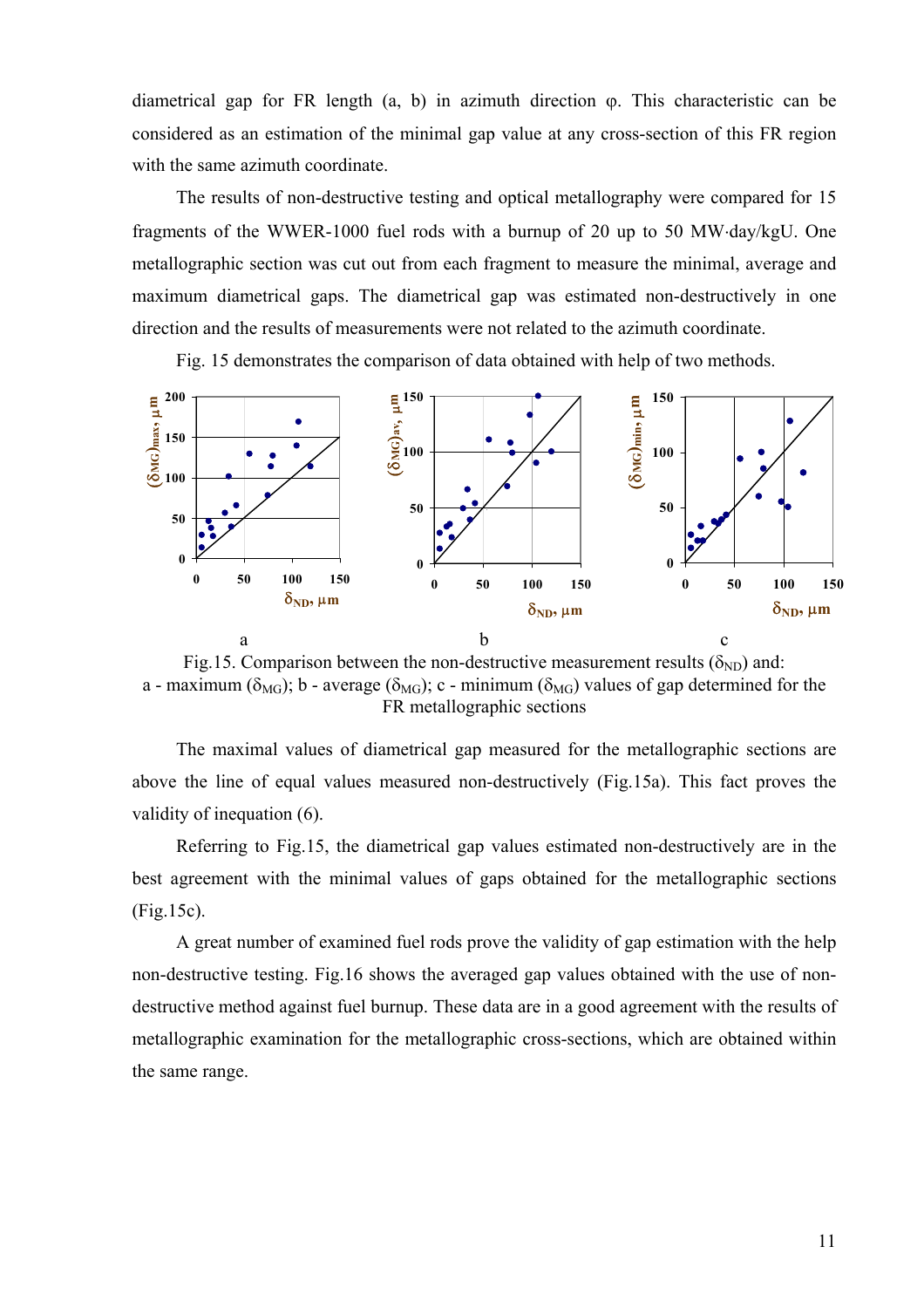

Fig.16. Diametrical fuel-cladding gap in the VVER-1000 fuel rods as a function of fuel burnup:  $\bullet$  - non-destructive testing;  $\bullet$  - optical metallography.



Fig.17. Equipment for oxide film thickness measurement: 1-fuel rod; 2-eddy-current probe; 3-signal amplifier; 4-signal processing unit; 5, 6, 7-stepper motors; 8, 9-stepper motor controller; 10-computer

The express non-destructive method of oxide film thickness measurement on the surface of WWER FR claddings is based on the eddy-current concept of thickness measurement. This facility (Fig.17) comprises the miniaturized eddy-current probe that is attached to the FR cladding with special fasteners and positioned perpendicular to the cladding surface [7]. A scanning system enables the probe movement along the fuel rod and fuel rod turning relative to the probe.

It was possible to estimate the error of the oxide film thickness measurement based

on the results of testing with the use of special specimens. The error made up  $\pm 4$  µm. As an example, Fig.18 demonstrates the results of the oxide film thickness measurement for the irradiated WWER fuel rods with the claddings made of alloys E110 and E635 and the results obtained for the metallographic cross-sections with the use optical metallography [8]. The results obtained with the use of two methods were compared. This comparison proves their good agreement.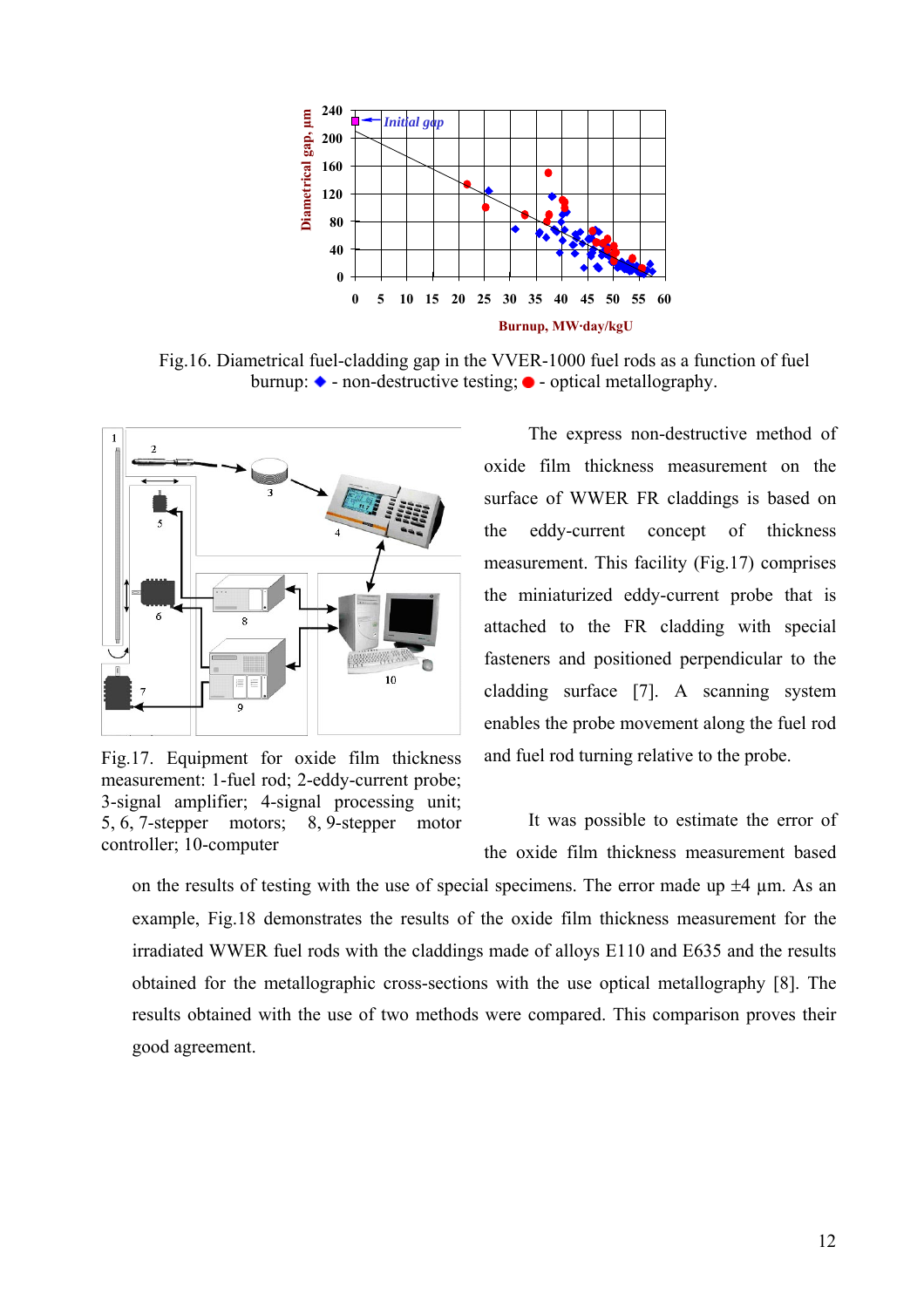

Fig.18. Results of method testing with the use of WWER fuel rods

The use of express non-destructive method of oxide film thickness measurement for PIE of WWER fuel rods made it possible to increase the E110 and E635 cladding oxidation database several times. Moreover, this method made it possible to select the regions of fuel rods more qualitatively for further metallographic examinations.

## **Conclusion**

- 1. The ultrasonic testing of failed fuel rods inside the fuel assembly was developed for stands of inspection and repair of TVSA WWER-1000 for the Kalinin NPP and Temelin NPP.
- 2. This method was tested for eight leaking fuel assemblies WWER-440 and WWER-1000 with a burnup of ~14 up to 38 MW⋅day/kgU. The ultrasonic testing proved its high degree of reliability and efficiency.
- 3. The defectoscopy by means of the pulsed eddy-current method was adapted for the stand of inspection and repair of TVSA WWER-1000 for the Kalinin NPP. This method has been used at RIAR as an express testing method of FR claddings during the post-irradiation examinations of fuel assemblies WWER-440 and WWER-1000. This testing method was used for examination of 47 spent WWER fuel assemblies in total. But there were 16 failed spent fuel assemblies among them.
- 4. Methods of oxide film thickness measurement and fuel-cladding gap measurement in the WWER fuel rods have been successfully used for examination of the WWER fuel in hot cells. They can be easily adapted for use under water and can be recommended